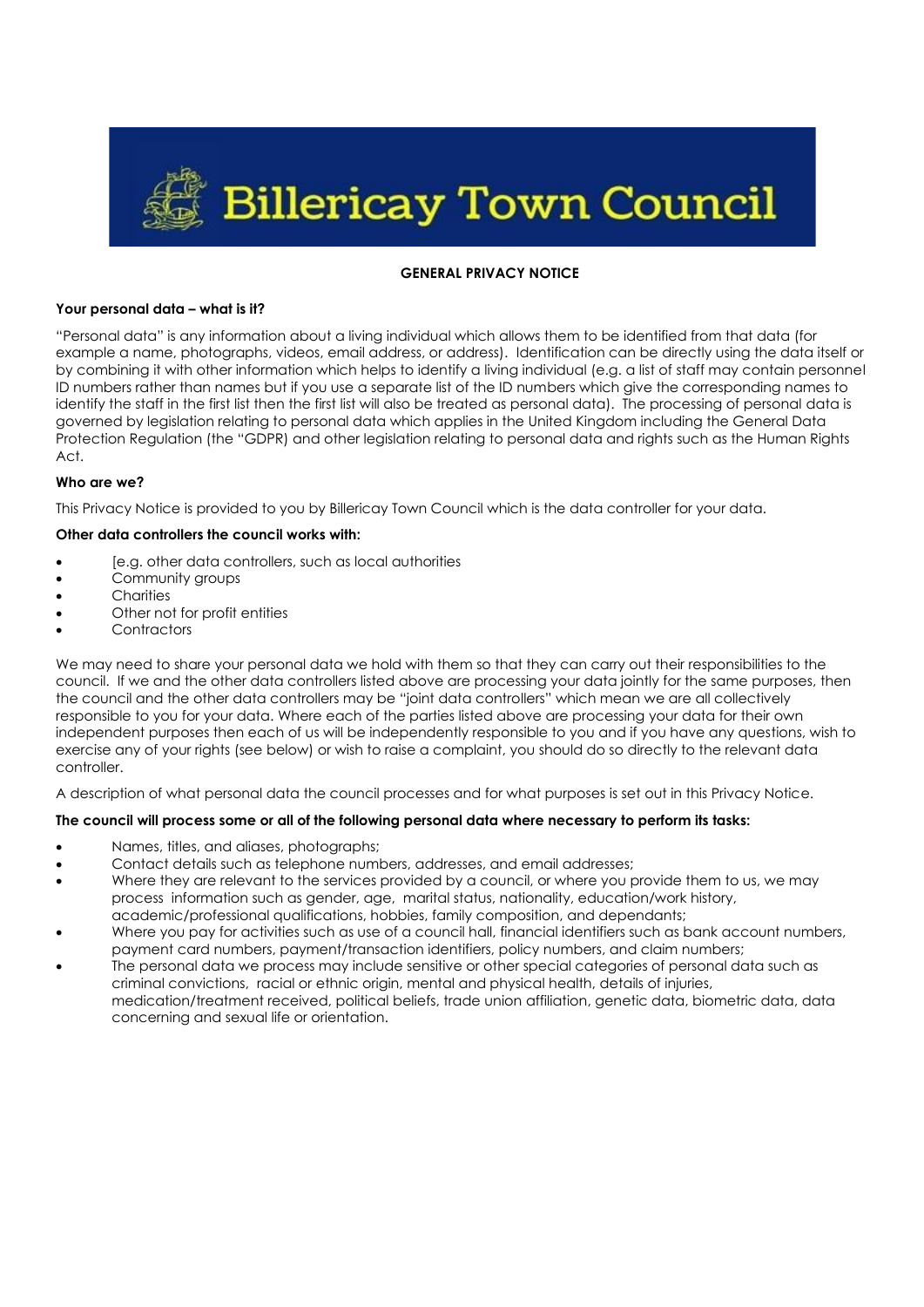#### **How we use sensitive personal data**

- We may process sensitive personal data including, as appropriate:
	- information about your physical or mental health or condition in order to monitor sick leave and take decisions on your fitness for work;
	- your racial or ethnic origin or religious or similar information in order to monitor compliance with equal opportunities legislation;
	- in order to comply with legal requirements and obligations to third parties.
- These types of data are described in the GDPR as "Special categories of data" and require higher levels of protection. We need to have further justification for collecting, storing and using this type of personal data.
- We may process special categories of personal data in the following circumstances:
	- In limited circumstances, with your explicit written consent.
	- Where we need to carry out our legal obligations.
	- Where it is needed in the public interest.
- Less commonly, we may process this type of personal data where it is needed in relation to legal claims or where it is needed to protect your interests (or someone else's interests) and you are not capable of giving your consent, or where you have already made the information public.

### **Do we need your consent to process your sensitive personal data?**

• In limited circumstances, we may approach you for your written consent to allow us to process certain sensitive personal data. If we do so, we will provide you with full details of the personal data that we would like and the reason we need it, so that you can carefully consider whether you wish to consent.

#### **The council will comply with data protection law. This says that the personal data we hold about you must be:**

- Used lawfully, fairly and in a transparent way.
- Collected only for valid purposes that we have clearly explained to you and not used in any way that is incompatible with those purposes.
- Relevant to the purposes we have told you about and limited only to those purposes.
- Accurate and kept up to date.
- Kept only as long as necessary for the purposes we have told you about.
- Kept and destroyed securely including ensuring that appropriate technical and security measures are in place to protect your personal data to protect personal data from loss, misuse, unauthorised access and disclosure.

### **We use your personal data for some or all of the following purposes:**

- To deliver public services including to understand your needs to provide the services that you request and to understand what we can do for you and inform you of other relevant services;
- To confirm your identity to provide some services;
- To contact you by post, email, telephone or using social media (e.g., Facebook, Twitter, WhatsApp);
- To help us to build up a picture of how we are performing;
- To prevent and detect fraud and corruption in the use of public funds and where necessary for the law enforcement functions;
- To enable us to meet all legal and statutory obligations and powers including any delegated functions;
- To carry out comprehensive safeguarding procedures (including due diligence and complaints handling) in accordance with best safeguarding practice from time to time with the aim of ensuring that all children and adults-at-risk are provided with safe environments and generally as necessary to protect individuals from harm or injury;
- To promote the interests of the council;
- To maintain our own accounts and records;
- To seek your views, opinions or comments;
- To notify you of changes to our facilities, services, events and staff, councillors and other role holders;
- To send you communications which you have requested and that may be of interest to you. These may include information about campaigns, appeals, other new projects or initiatives;
- To process relevant financial transactions including grants and payments for goods and services supplied to the council
- To allow the statistical analysis of data so we can plan the provision of services.
- Our processing may also include the use of CCTV systems for the prevention and prosecution of crime.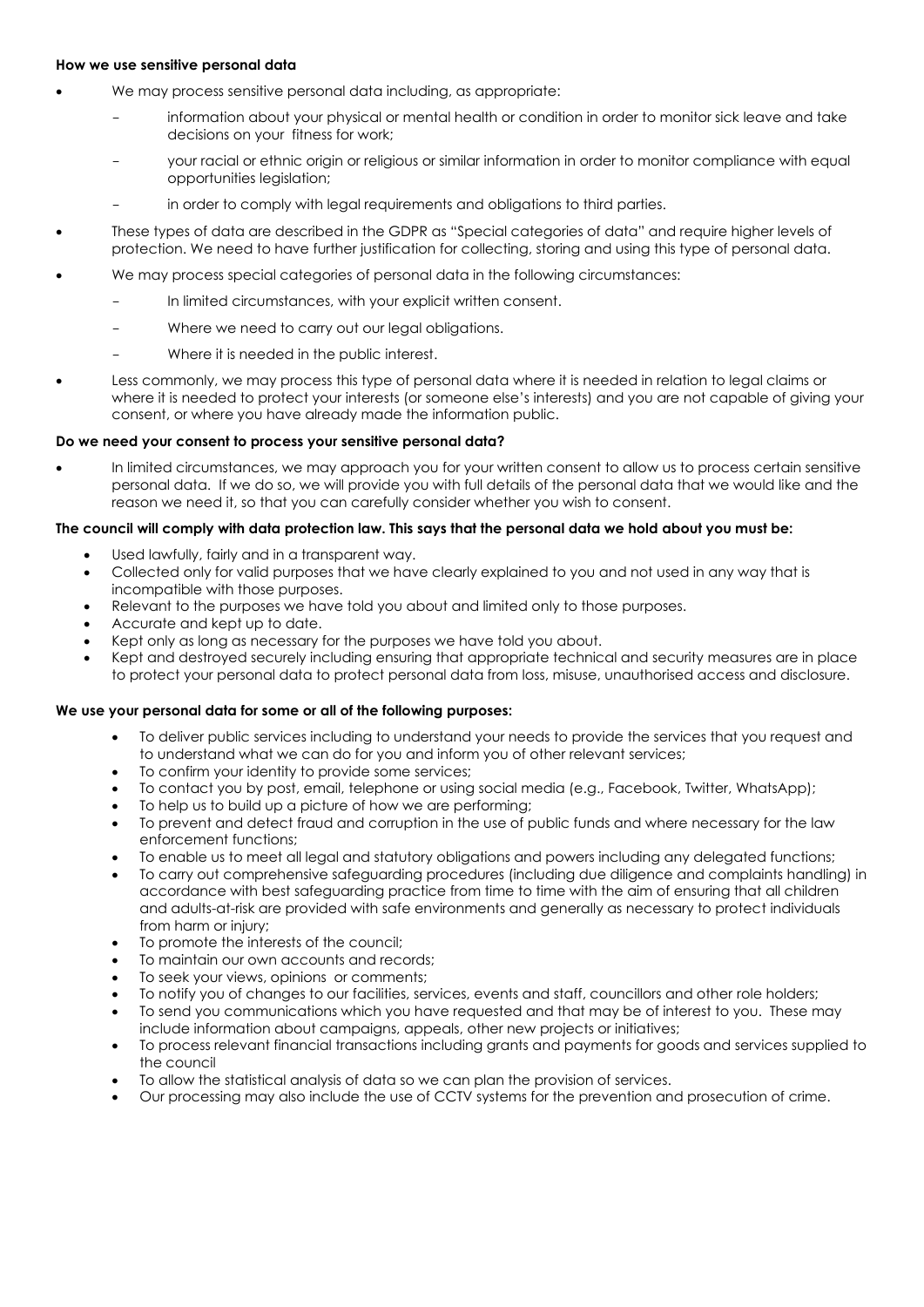# **What is the legal basis for processing your personal data?**

The council is a public authority and has certain powers and obligations. Most of your personal data is processed for compliance with a legal obligation which includes the discharge of the council's statutory functions and powers. Sometimes when exercising these powers or duties it is necessary to process personal data of residents or people using the council's services. We will always take into account your interests and rights. This Privacy Notice sets out your rights and the council's obligations to you.

We may process personal data if it is necessary for the performance of a contract with you, or to take steps to enter into a contract. An example of this would be processing your data in connection with the use of sports facilities, or the acceptance of an allotment garden tenancy

Sometimes the use of your personal data requires your consent. We will first obtain your consent to that use.

### **Sharing your personal data**

This section provides information about the third parties with whom the council may share your personal data. These third parties have an obligation to put in place appropriate security measures and will be responsible to you directly for the manner in which they process and protect your personal data. It is likely that we will need to share your data with some or all of the following (but only where necessary):

- The data controllers listed above under the heading "Other data controllers the council works with";
- Our agents, suppliers and contractors. For example, we may ask a commercial provider to publish or distribute newsletters on our behalf, or to maintain our database software;
- On occasion, other local authorities or not for profit bodies with which we are carrying out joint ventures e.g. in relation to facilities or events for the community.

### **How long do we keep your personal data?**

We will keep some records permanently if we are legally required to do so. We may keep some other records for an extended period of time. For example, it is currently best practice to keep financial records for a minimum period of 8 years to support HMRC audits or provide tax information. We may have legal obligations to retain some data in connection with our statutory obligations as a public authority. The council is permitted to retain data in order to defend or pursue claims. In some cases the law imposes a time limit for such claims (for example 3 years for personal injury claims or 6 years for contract claims). We will retain some personal data for this purpose as long as we believe it is necessary to be able to defend or pursue a claim. In general, we will endeavour to keep data only for as long as we need it. This means that we will delete it when it is no longer needed.

#### **Your rights and your personal data**

You have the following rights with respect to your personal data:

When exercising any of the rights listed below, in order to process your request, we may need to verify your identity for your security. In such cases we will need you to respond with proof of your identity before you can exercise these rights.

#### *1) The right to access personal data we hold on you*

- At any point you can contact us to request the personal data we hold on you as well as why we have that personal data, who has access to the personal data and where we obtained the personal data from. Once we have received your request we will respond within one month.
- There are no fees or charges for the first request but additional requests for the same personal data or requests which are manifestly unfounded or excessive may be subject to an administrative fee.

# *2) The right to correct and update the personal data we hold on you*

• If the data we hold on you is out of date, incomplete or incorrect, you can inform us and your data will be updated.

#### *3) The right to have your personal data erased*

- If you feel that we should no longer be using your personal data or that we are unlawfully using your personal data, you can request that we erase the personal data we hold.
- When we receive your request we will confirm whether the personal data has been deleted or the reason why it cannot be deleted (for example because we need it for to comply with a legal obligation).

#### *4) The right to object to processing of your personal data or to restrict it to certain purposes only*

• You have the right to request that we stop processing your personal data or ask us to restrict processing. Upon receiving the request we will contact you and let you know if we are able to comply or if we have a legal obligation to continue to process your data.

#### *5) The right to data portability*

You have the right to request that we transfer some of your data to another controller. We will comply with your request, where it is feasible to do so, within one month of receiving your request.